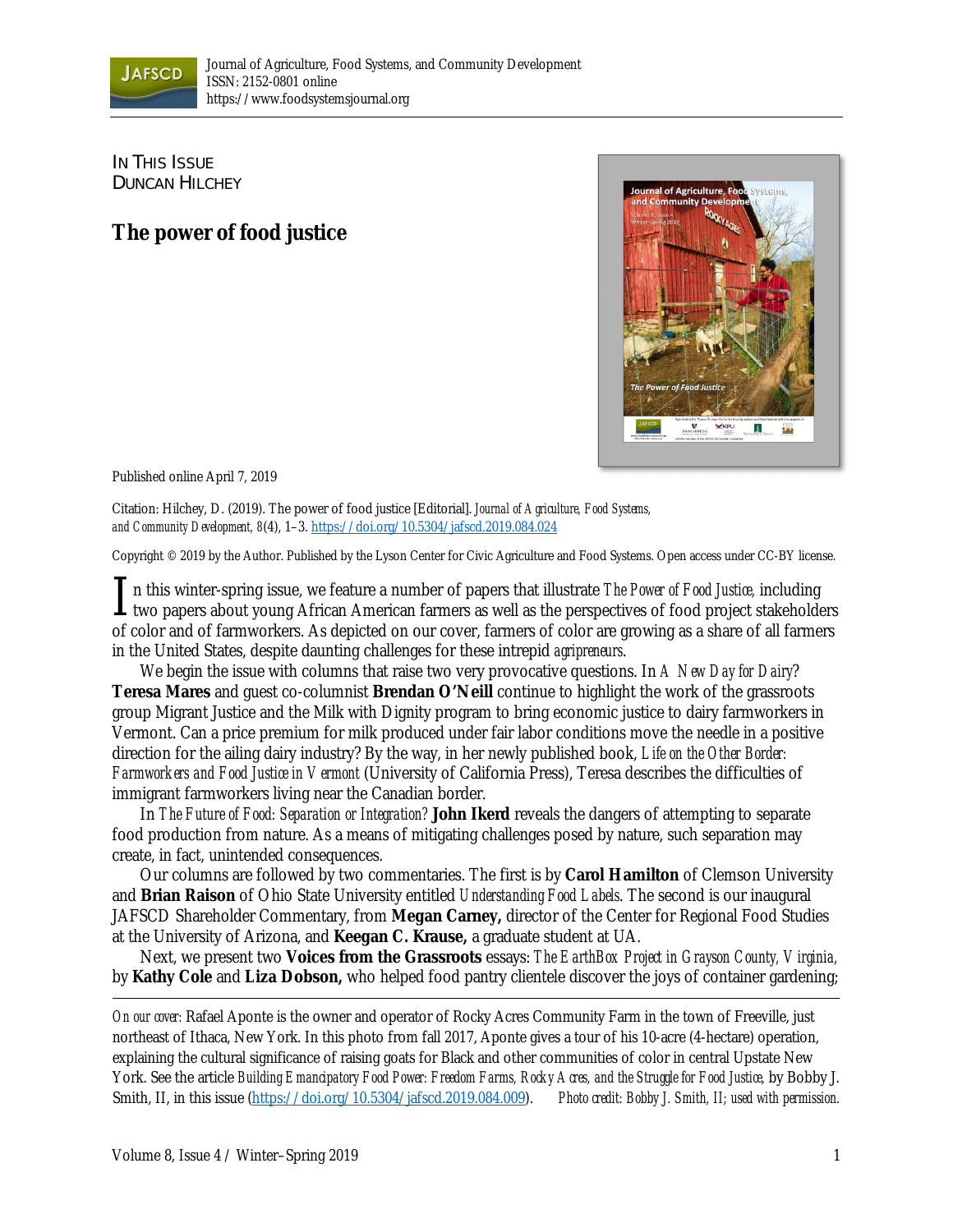and *The Time for Macroeconomics in Municipal Food Policy* by **Shellye Suttles,** an African American food policy council coordinator who keeps her eye on the financial big picture as she navigates the complex food policyscape of the city of Indianapolis, Indiana.

 In this open call issue, we present a number of peer-review papers intersecting with the theme of the power of food justice. In *Building Emancipatory Food Power: Freedom Farms, Rocky Acres, and the Struggle for Food Justice,* **Bobby J. Smith, II,** presents—through both historical and contemporary cases—the dual nature of food justice that includes dismantling oppressive forms of food power while building emancipatory forms of food power.

 This is followed by **Leslie Touzeau's** *"Being Stewards of Land is Our Legacy": Exploring the Lived Experiences of Young Black Farmers*, in which the young black farmers she interviews, unlike their forebearers, share a sense of empowerment in becoming self-sufficient and autonomous.

 In *What Can Be: Stakeholder Perspectives for a Sustainable Food System,* **Jesus Garcia-Gonzalez** and **Hallie Eakin** remind us that the critical first step in community organizing around food is providing the space for potential program participants to reflect on their interests, agency, and capacities in the food system space before any efforts to build consensus and take collective action.

Next **Nadine Lehrer, Colleen Donovan,** and **Maureen Gullen** apply a Q study methodology to engage stakeholders in a dive deep to identify and address divergent viewpoints, in their paper *Pairing a Q Study with Participatory Decision-making around Farmworker Safety: A Case in Washington's Tree Fruit Industry*.

*A Case Study of Transitions in Farming and Farm Labor in Southwestern Idaho* by **Lisa Meierotto** and **Rebecca L. Som Castellano** explores the fascinating relationship between demographic trends and crop type in Idaho, and the implications for future applied research.

 In another paper from the Pacific Northwest dealing with crop diversification, *Stakeholder Perceptions of the Impact of Cannabis Production on the Southern Oregon Food System,* **Vincent M. Smith, Maud Powell, David Mungeam,** and **Regan Emmons** identify a number of potential environmental and social impacts from cannabis production that need further exploration.

 In *Establishing Sustainable Food Production Communities of Practice: Nutrition Gardening and Pond Fish Farming in the Kolli Hills, India,* **Suraya Hudson, Mary Beckie, Naomi Krogman,** and **Gordon Gow** assess the different approaches used by groups of home gardeners and fish farmers, discovering that form follows function in what works for each CoP.

**James R. Farmer**, **Angela Babb, Sara Minard,** and **Marcia Veldman** then discover that more than economic incentives may be required to attract some segments of the SNAP user population to farmers markets in *Accessing Local Foods: Households Using SNAP Double Bucks and Financial Incentives at a Midwestern Farmers Market.*

*Net Yield Efficiency: Comparing Salad and Vegetable Waste between Community Supported Agriculture and Supermarkets in the UK,* by **Nigel Baker, Simon Popay, James Bennett,** and **Moya Kneafsey** uses the innovative and comprehensive Net Yield Efficiency approach to show that CSAs produce significantly less waste than the mainstream supermarket-oriented supply chain. Note that this work is published posthumously to carry on the work of lead author Nigel Baker at the behest of his partner and co-authors.

 In our last paper in this issue, *Challenges and Sustainability of Wheat Production in a Levantine Breadbasket: The Case of the West Bekaa, Lebanon,* **Salwa Tohmé Tawk, Mabelle Chedid, Ali Chalak, Sarah Karam,** and **Shadi Kamal Hamadeh** identify important challenges facing the sustainability of wheat production. These include farmers resorting to hybrid wheat varieties, their dependence on wheat subsidies as an incentive, the lack of land tenure security, and the virtual absence of well-organized cooperatives.

We round out the issue with a veritable feast of book reviews:

 **Danielle Robinson** reviews *Good Apples: Behind Every Bite*, by Susan Futrell.

**David Cleveland** reviews *Meat Makes People Powerful: A Global History of the Modern Era*, by Wilson J. Warren.